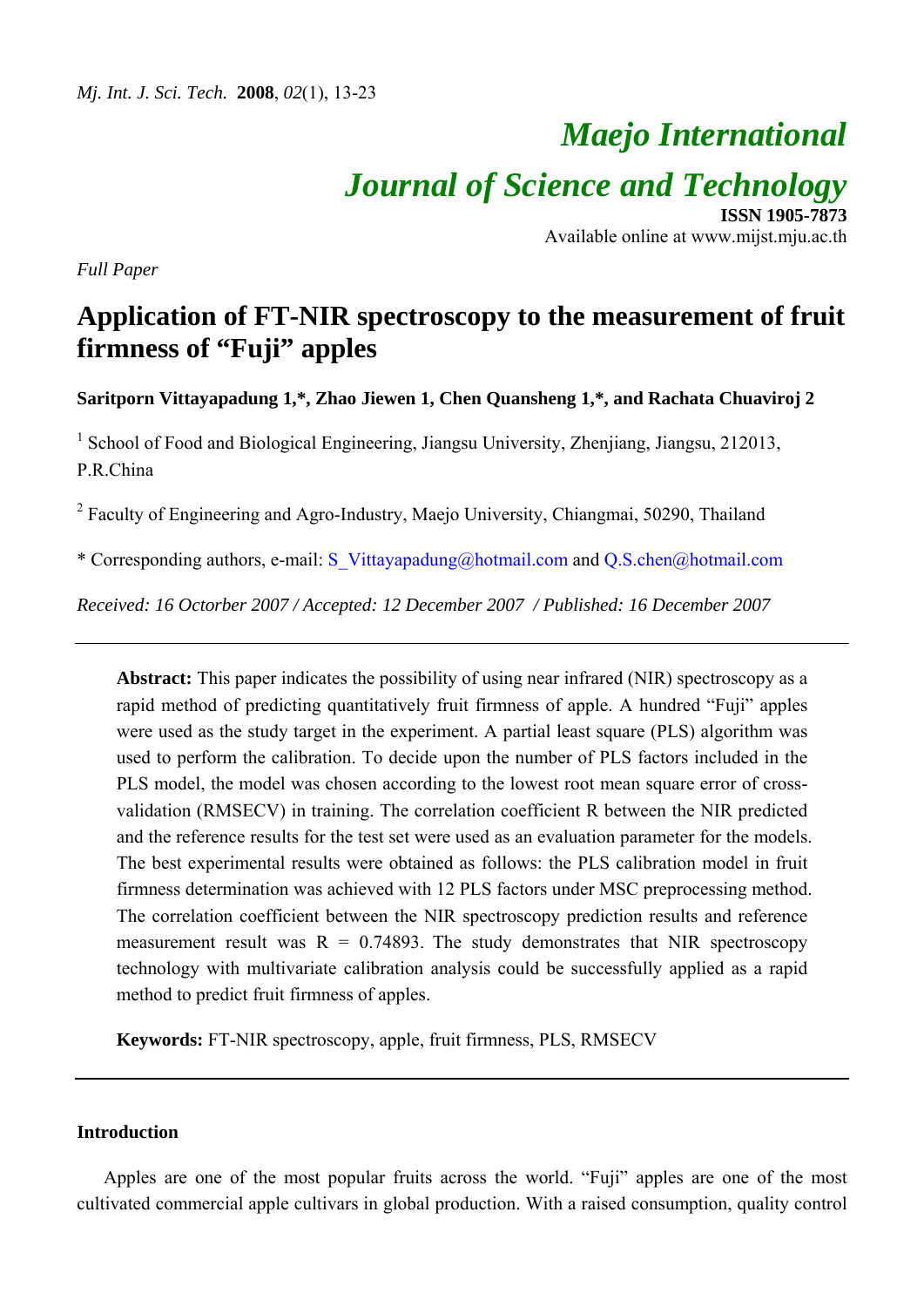of apples is becoming increasingly important. Fruit firmness is one of the important quality parameters used for assessing apple quality [1-6]. Currently, fruit firmness is commonly measured with the Magness–Taylor (MT) firmness tester or similar testing devices. Yet, this quality measurement method is often destructive, inefficient or time consuming, and prone to operational error. Thus, a nondestructive sensing technique that is capable of measuring quality parameters of apple including fruit firmness would be of great value in ensuring consistently high quality fruits for the consumer.

 Abundant literature exists on nondestructive sensing techniques for determining fruit firmness. For example, multispectral imaging based on light scattering principle was attempted to measure the internal quality of fruits including firmness [7-10]. First, the absorption and scattering properties of apple tissue over the visible and near infrared regions were acquired by multispectral imaging system, then a curve fitting algorithm for a steady-state diffusion theory model was proposed to determine absorption and reduced scattering coefficients from the spatially-resolved multispectral reflectance profiles. Finally, predictive model for measuring apple fruit firmness and soluble solid content (SSC) were calibrated by simple multi-regression analysis. Although, multispectral imaging is simple, fast and easily applied to measuring fruit firmness, precision of measuring results is not satisfying, especially in measuring fruit firmness; the correlative coefficient is often less than 0.7.

 Additionally, in measuring fruit firmness, past research was largely focused on using mechanical methods, such as quasi-static compression, vibration, impact, and sonic or ultrasonic sensing [11-13]. These mechanical techniques have shown potential for measuring fruit firmness, but they are often difficult to implement or too slow for online sorting application. Therefore, it is necessary to replace time-consuming methods with a fast, accurate and nondestructive technique.

Near-infrared (NIR) spectroscopy has been proven to be a powerful analytical tool used in the agricultural, nutritional, petrochemical, textile and pharmaceutical industries [14-22]. It is a fast, accurate and non-destructive technique that can be used as a replacement of time-consuming chemical method. Near-infrared (NIR) spectroscopy has also proven to be effective for quantitatively analysing internal quality of fruits. Many studies on measuring fruit firmness of apple with NIR spectroscopy were cited [23-24].

 In order to apply FT-NIR to predict quantitatively fruit firmness of apple, it is necessary to build a reliable calibration model. The objective of this research is to develop and prove the applicability of multivariate calibration to NIR data. The different steps that have to be undertaken in multivariate calibration were systematically studied. The partial least square (PLS) model was used and the study focused on the effect of the number of PLS factors and the method of spectral preprocessing. The robustness of the final PLS model was evaluated according to the root mean square error of crossvalidation (RMSECV), the root mean square error of prediction (RMSEP), and the correlation coefficient (R).

#### **Materials and Methods**

#### *Apple fruit samples*

 For this research, 100 "Fuji" apples were purchased from the local market in Zhenjiang City, Jiangsu Province of China. All of the apples were sent to the laboratory and non-destructively analysed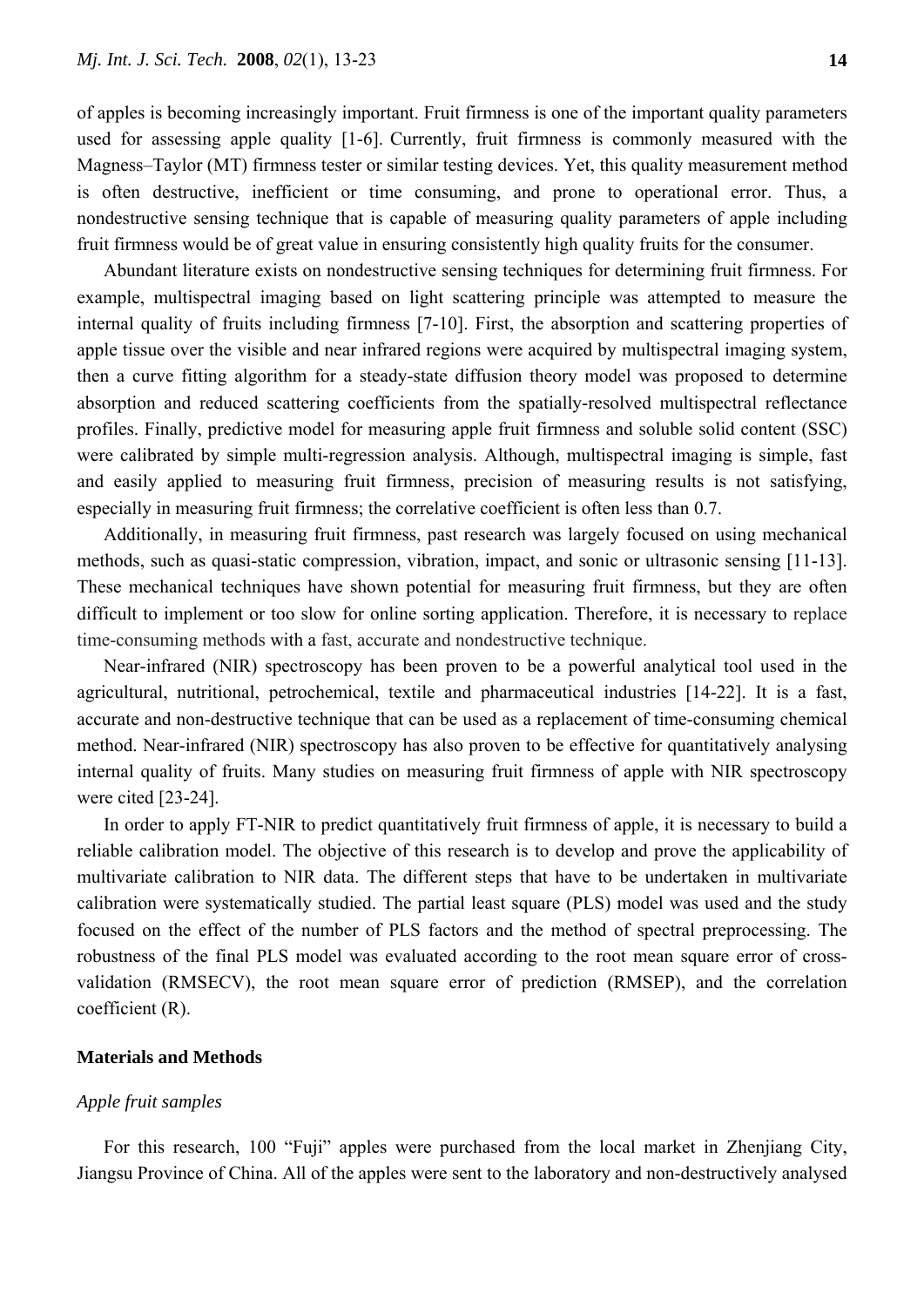by diffuse reflectance FT-NIR spectroscopy between  $10,000-4,000$  cm<sup>-1</sup>, and also destructively analysed by a texture analyser for fruit firmness.

 The apples were divided into two groups. The first group consisted of 60 apples used for developing the calibration model. The second group consisted of 40 apples used for prediction models. Each apple was measured at four equally spaced positions along the equator. For the reference measurement using a texture analyser, the measurement was conducted on peeled apples.

# *Spectral data acquisition*

The reflectance NIR spectra of intact apples were measured by a FT-NIR spectrometer (Antaris<sup>TM</sup> II analyser, Thermo Electron Corporation, USA) with integrating sphere sampling module. The FT-NIR spectrometer had a spectral range of  $10,000$ -4,000 cm<sup>-1</sup> (1,000-2,500 nm) and the resolution was set at 8.0 cm<sup>-1</sup> with 3.856 cm<sup>-1</sup> data intervals, each spectrum having thus 1,557 data points. The number of the spectral scans was 32 in this experiment.

Figure 1 shows a schematic diagram of NIR diffuse reflectance measurement set-up. Diffuse reflectance measurement is simplified by using an integrating sphere. The light beam is directed into the sphere and travels directly through the center of the sphere and the optical window into the apple sample. The beam scatters off the sample and the reflected light beams re-enter the sphere. The inside of the sphere is coated with diffuse gold, which collects the light beams and directs them to the detector [25].



**Figure 1.** Schematic diagram of NIR diffuse reflectance measurement set-up

Each spectrum was recorded as  $log(1/R)$  where R was fractional reflectance, by averaging 32 scans of spectra. Four reflectance spectra were measured at 4 positions on each apple around the equator. After that the four reflectance spectra were averaged to provide a mean spectrum for calibration and validation set.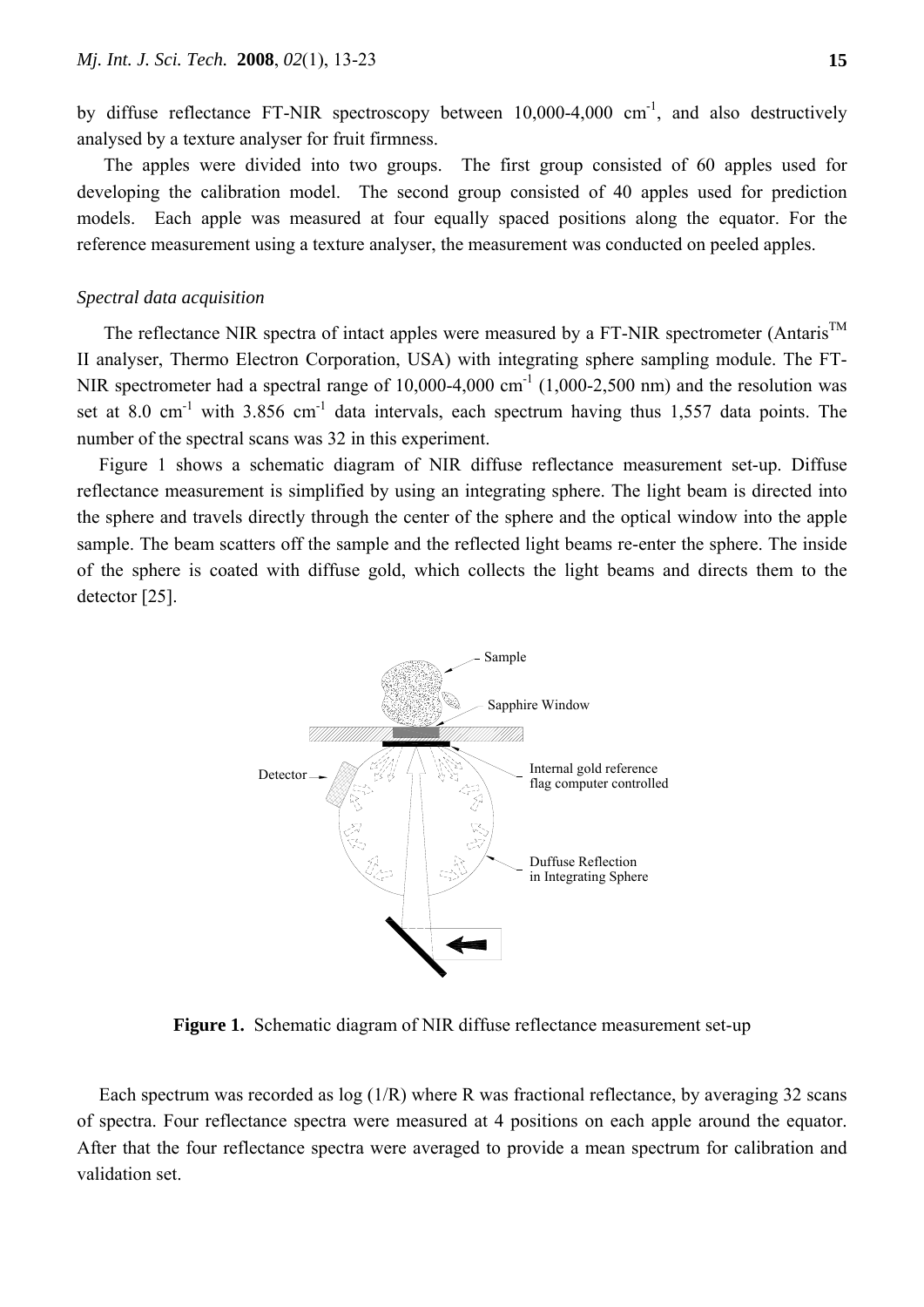The original reflectance spectral data of 100 apple samples is shown in Figure 2. Partial least square (PLS) algorithm of multivariate calibration was attempted several times to determine the optimal spectral range for building calibration model. It was found that the optimal spectral range of fruit firmness of apples was  $9,391-6,886$  cm<sup>-1</sup>.



**Figure 2.** Original reflectance spectra as  $log(1/R)$  for 100 apple samples

#### *Reference measurements*

 The destructive measurement on the apples in this research was conducted to determine the fruit firmness. It was measured with a texture analyser (Model TA-XT2i, Stable Microsystem, Ltd., England). This measurement was carried out exclusively on peeled apples, thus applying only to apple flesh. Fruit firmness parameters in this experiment included 1.0 mm/s test speed, 10.0 mm penetration distance and 100 g force setting with 3-mm diameter stainless cylinder probe. Maximum flesh rupture force was analysed in this research.

 The measuring procedure was similar to that for FT-NIR. Each apple was measured at the same four positions around the equator. The mean value of firmness was the average of 4 measurements for the calibration and validation sets.

# *Spectral preprocessing methods*

 In this study, the spectral data were analysed using PLS regression with preprocessing. Four spectral preprocessing methods were applied comparatively; these were standard normal variate (SNV), mean centering, multiplicative scatter correction (MSC) and min/max normalisation method, respectively. First, SNV, a mathematical transformation method of the spectra, was used to remove slope variation and to correct for scatter effects. Each spectrum was corrected individually by first centering the spectral values, then the centred spectrum was scaled by the standard deviation calculated from the individual spectral values. Second, mean centering method process was used to calculate the average spectrum of the data set and subtract that average from each spectrum. Third,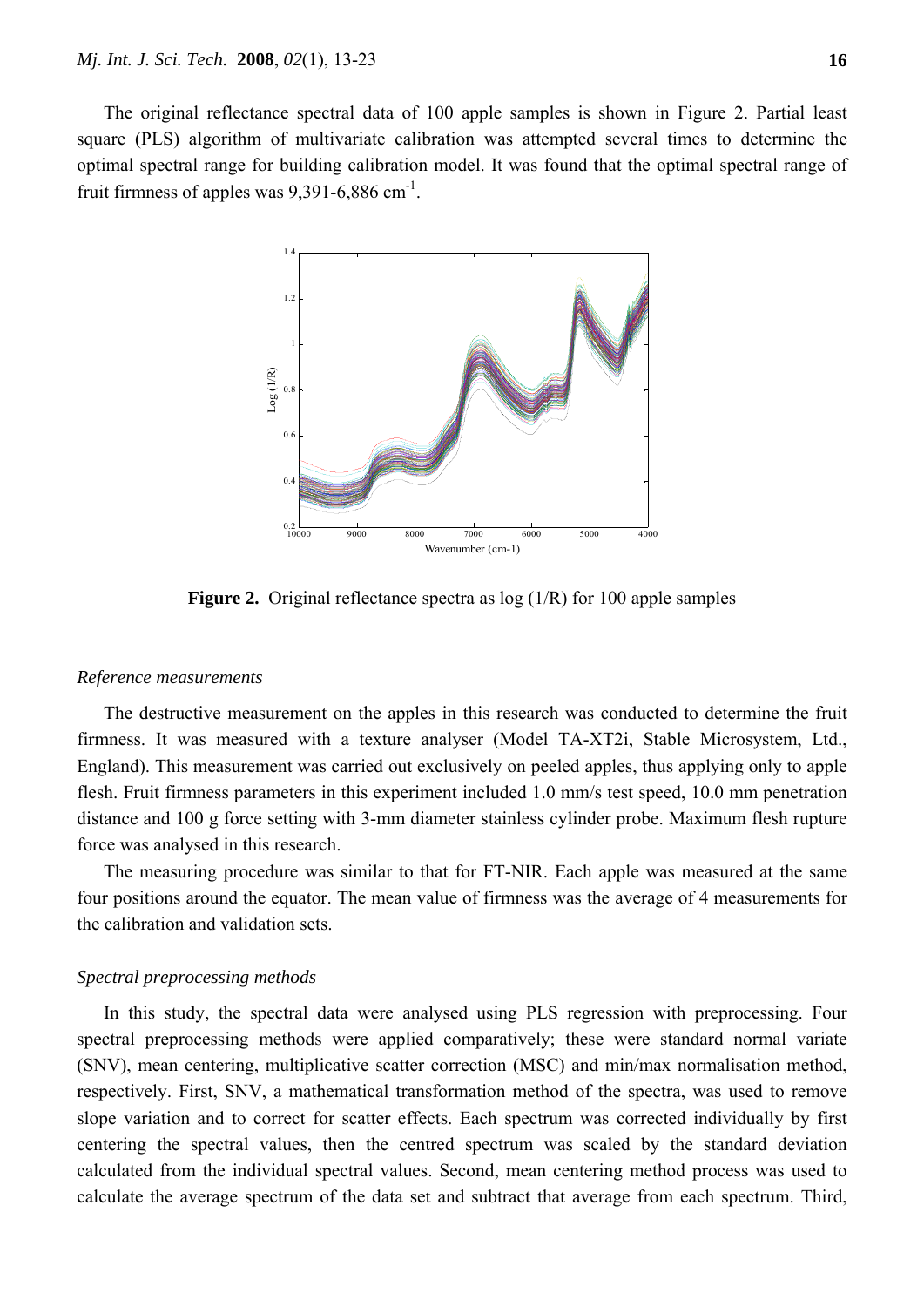MSC was used for the correction of scattered light on the basis of different particle sizes. The technique was used to correct for additive and multiplicative effects in the spectra. Finally, min/max normalisation, a type of normalisation, was utilised to transform the data into a desired range by subtracting the minimum value of an attribute from each value of the attribute and then dividing the difference by the range of the attribute [26]. Generally, the range of the spectral value after min/max normalization spectral preprocessing is set [0 1]. Figure 3 shows the results of different methods after preprocessing.



**Figure 3.** Preprocessed reflectance spectra of apple: (a) SNV (b) MSC (c) mean centering (d) min/max normalisation

# *Software*

 All methods were performed in Matlab V.7.1 (Mathworks, Natick, USA) for Windows XP. For the spectral acquisition, Result Integrating Program (Thermo Electron Result Integration and Result Operation Software, Thermo Electron Corporation, USA) was used.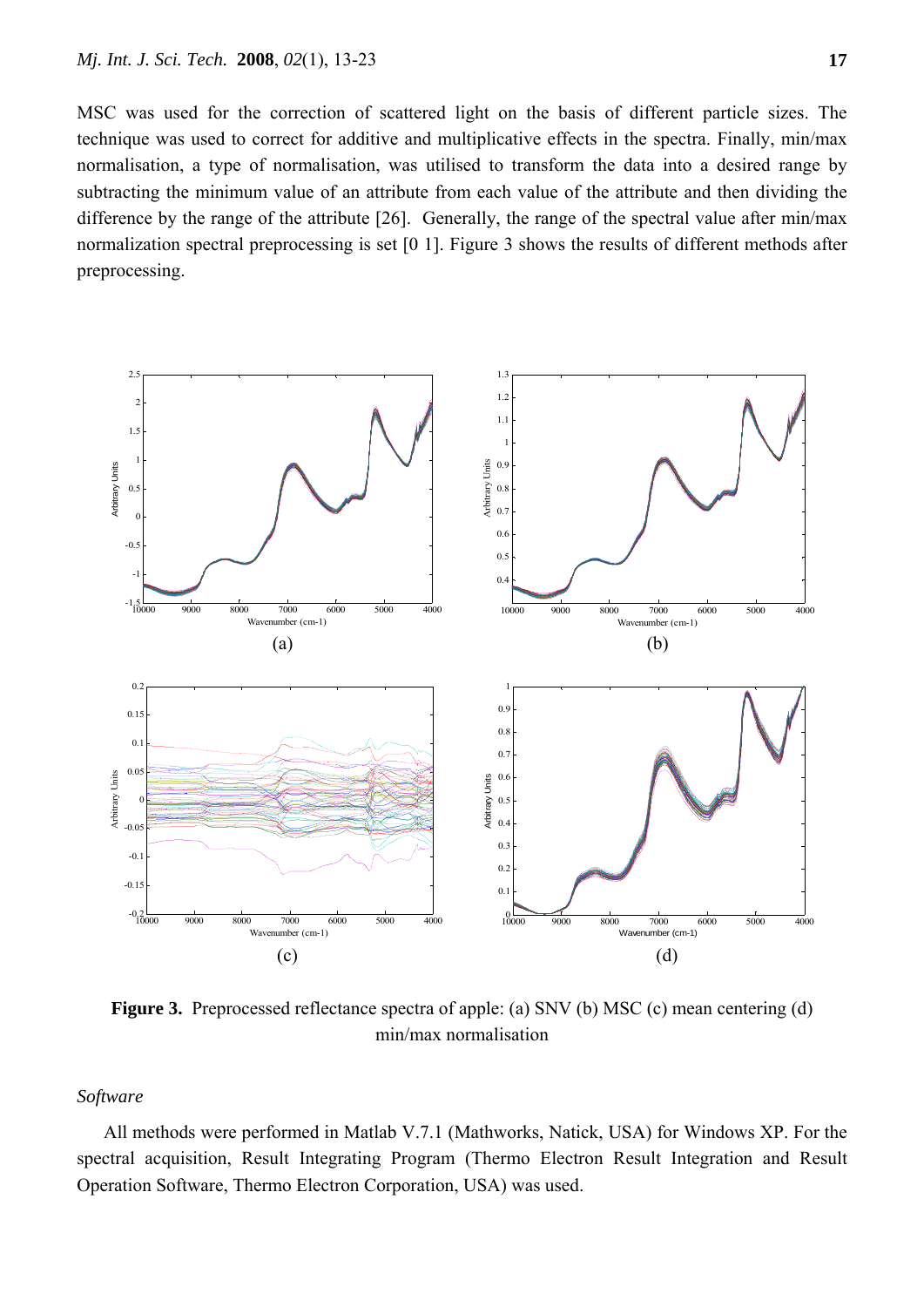## **Results and Discussion**

### *Quantitative analysis of the PLS models*

 One hundred "Fuji" apple samples were selected to build the PLS model in this experiment. All 100 spectra were divided into a training set and a test set. To avoid bias in subset selection, this division was arranged as follows: all samples were sorted according to their respective y-value (viz. the reference measurement value of fruit firmness). In order to come to a 3/2 division of training/test spectra, three spectra from every five samples were selected for the training set, and two spectra from every five samples were selected for the test set, so that finally the training set contained 60 spectra (see Table 1) and the remaining 40 spectra constituted the test set (see Table 2). As seen in Tables 1 and 2, the range of y values in the training set covers the range in the test set, therefore the distribution of the samples was appropriate in training and test sets.

**Table 1.** Reference measurement and sample number in training set

| Component                                                        | Jnit |    | Range         | Mean   |        |
|------------------------------------------------------------------|------|----|---------------|--------|--------|
| <b>Fruit Firmness</b>                                            |      | 60 | 133.28-817.00 | 446.77 | 148.91 |
| $(SN)$ sample number $SD$ standard deviation of gram force unit) |      |    |               |        |        |

(S.N., sample number; S.D., standard deviation; gf, gram force unit)

**Table 2.** Reference measurement and sample number in test set

| Component                                                                             | Jnıt |    | Range         | Mean   |        |
|---------------------------------------------------------------------------------------|------|----|---------------|--------|--------|
| <b>Fruit Firmness</b>                                                                 |      | 40 | 151.45-811.02 | 446.39 | 149 37 |
| $(\mathbb{C} N$ complementary $\mathbb{C} D$ standard deviation; of group farge unit) |      |    |               |        |        |

(S.N., sample number; S.D., standard deviation; gf, gram force unit)

The performance of the final PLS model was evaluated in terms root mean square error of crossvalidation (RMSECV), the root mean square error of prediction (RMSEP), and the correlation coefficient (R). For RMSECV, a leave-one-sample out cross-validation was performed: the spectrum of one sample of the training set was deleted from this set and a PLS model was built with the remaining spectra of the training set. The left-out sample was predicted with this model and the procedure was repeated by leaving out each of the samples of the training set. RMSECV was calculated by Eq.1 as shown:

$$
RMSECV = \sqrt{\frac{\sum_{i=1}^{n} (\hat{y}_{\setminus i} - y_i)^2}{n}}
$$
 (1)

where n was the number of samples in the training set,  $y_i$  was the reference measurement result for sample i, and  $\hat{v}_i$  was the estimated result for sample i when the model was constructed with sample i removed. The number of PLS factors included in the model was chosen according to the lowest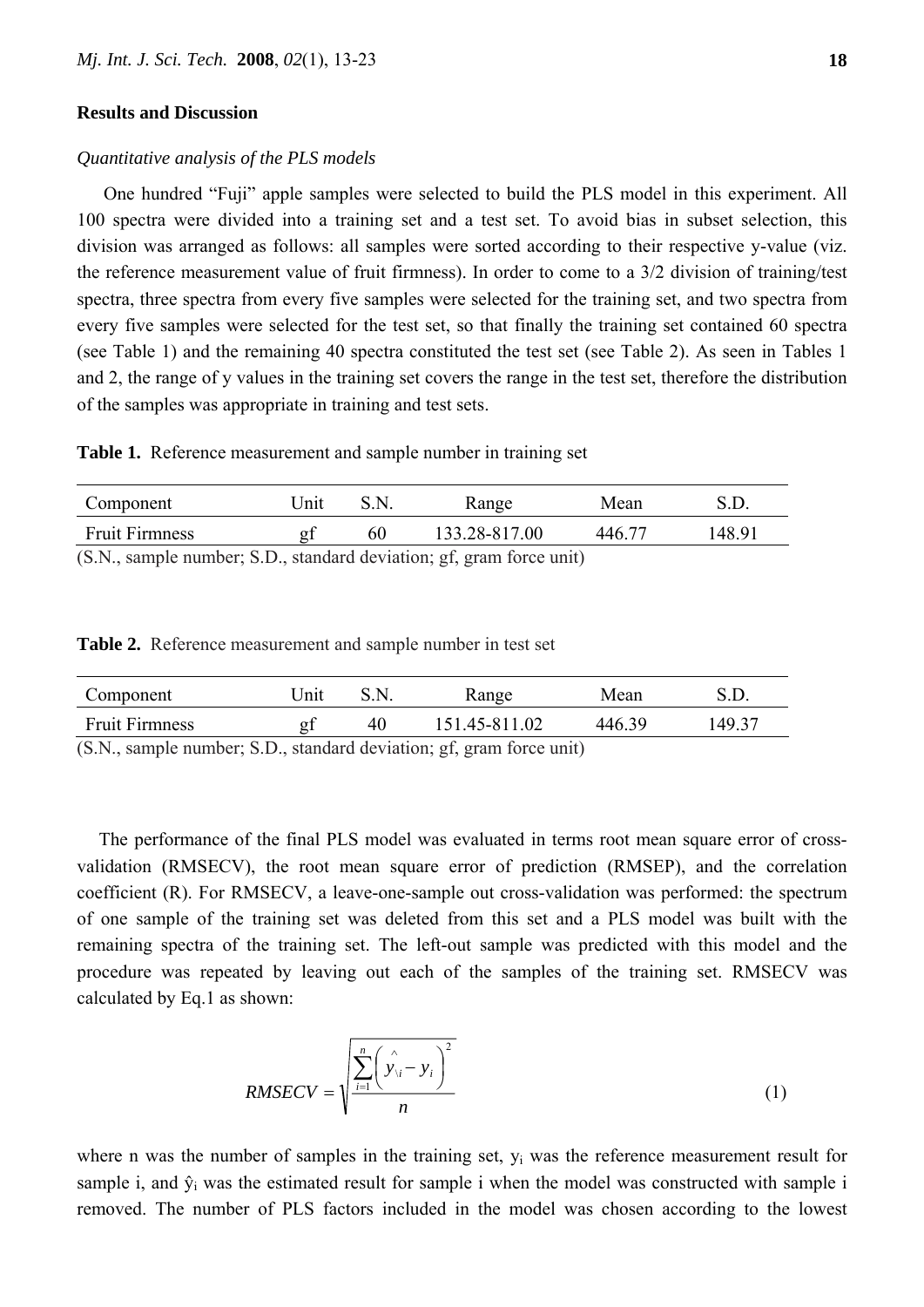RMSECV. This procedure was repeated for each of the preprocessed spectra. For the test set, the root mean square error of prediction (RMSEP) was calculated by Eq. 2 as follows:

$$
RMSEP = \sqrt{\frac{\sum_{i=1}^{n} \left(y_i - \hat{y}_i\right)^2}{n}}
$$
 (2)

where n was the number of apple samples in the test set,  $y_i$  was the reference measurement result for test set sample i, and  $\hat{y}_i$  was the estimated result of the model for test sample i. Finally, the model with the overall lowest RMSECV was selected as the final model. Correlation coefficients between the predicted and the measured value were calculated for both the training and the test set, which were calculated as follows (Eq. 3):

$$
R = \sqrt{\frac{\sum_{i=1}^{n} (\hat{y}_i - y_i)^2}{\sum_{i=1}^{n} (y_i - y_i)^2}}
$$
(3)

# *Fruit firmness*

The model with the overall lowest RMSECV was selected as the final model. Figure 4 shows RMSECV plots as a function of PLS factors for determining fruit firmness by different spectral preprocessing methods. The RMSECV values decreased sharply with increasing numbers of PLS factors, which are shown in Figure 4. The optimal PLS numbers of SNV, MSC, mean centering and min/max normalisation spectral preprocessing methods were equal to 12, 12, 14 and 12, respectively.



**Figure 4.** Effect of number of PLS factors on RMSECV for fruit firmness calibration model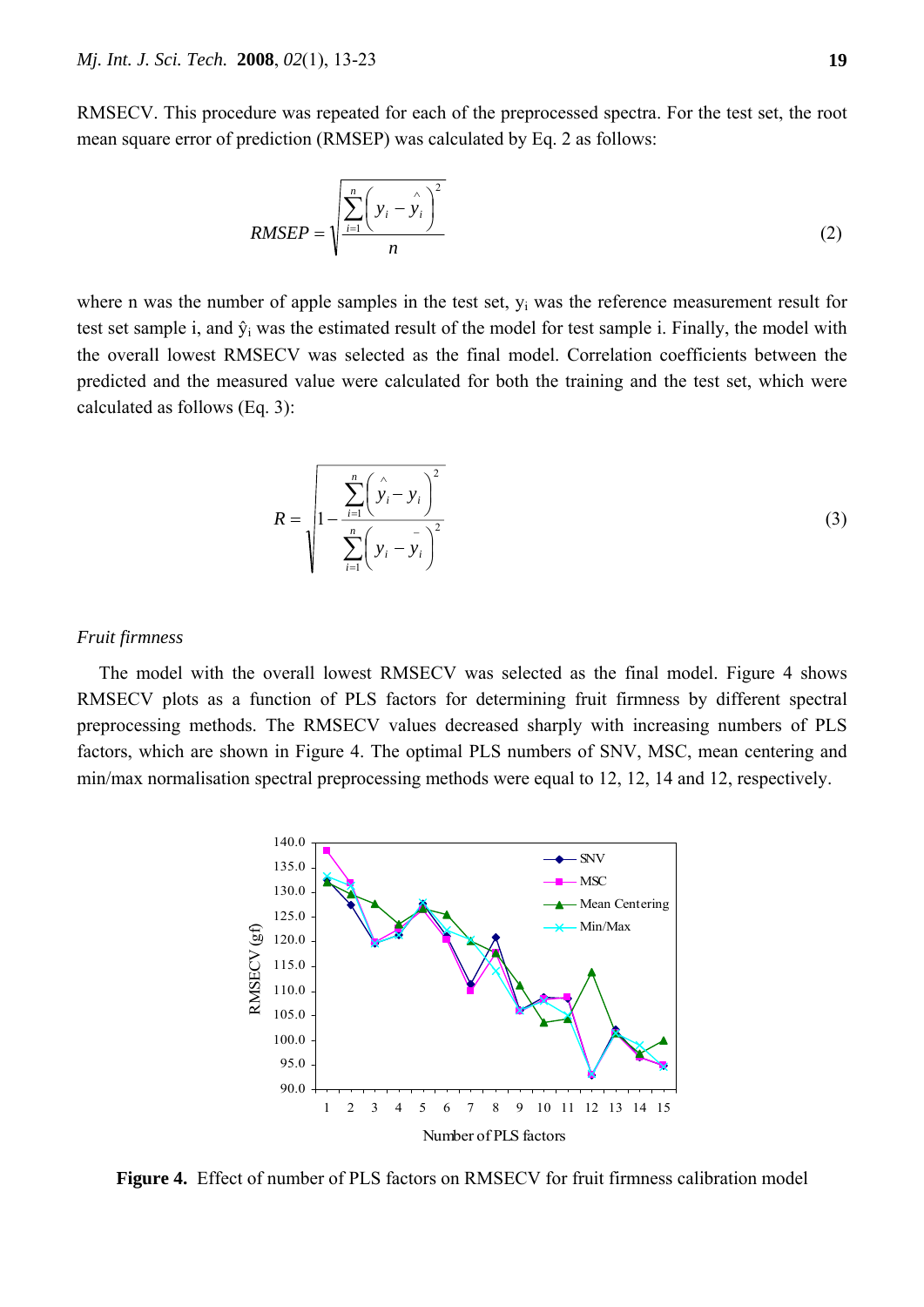Table 3 shows the best results of the models by different spectral preprocessing methods for determining the prediction of the fruit firmness. As seen in Table 3, the difference of RMSCEV was slight for SNV, MSC and min/max normalisation spectral preprocessing methods. The optimal PLS number of these three spectral preprocessing methods was equal to 12, while that of the mean centering spectral preprocessing method was equal to 14. However, in this application MSC spectral

| Preprocessing         | <b>PLS</b> | <b>RMSECV</b> | <b>RMSEP</b> | R       | R       |
|-----------------------|------------|---------------|--------------|---------|---------|
| method                | factors    | (gf           | (gf          | (train) | (test)  |
| <b>SNV</b>            | 12         | 92.930        | 99.371       | 0.69682 | 0.74661 |
| <b>MSC</b>            | 12         | 92.910        | 98.980       | 0.69698 | 0.74893 |
| Mean centering        | 14         | 97 254        | 100.890      | 0.66074 | 0.73741 |
| Min/max normalization | 12         | 93.173        | 95.409       | 0.69489 | 0.76942 |

**Table 3.** Best results for each of the processing methods for the models of fruit firmness

 $(gf = gram force unit)$ 

preprocessing method was optimal and selected to build the calibration model, due to its lowest RMSECV value. Therefore, the best predictive model was achieved with 12 PLS factors after MSC spectral preprocessing method, in which the values of RMSECV and RMSEP were 92.910 gf and 98.980 gf, respectively. The correlation coefficients for training and test set were 0.69698 and 0.74893, respectively, and Figure 5 shows the scatter plots of the model for determining fruit firmness by MSC spectral preprocessing method, which was selected in this study.



**Figure 5.** Reference determination versus NIR prediction for fruit firmness of training set data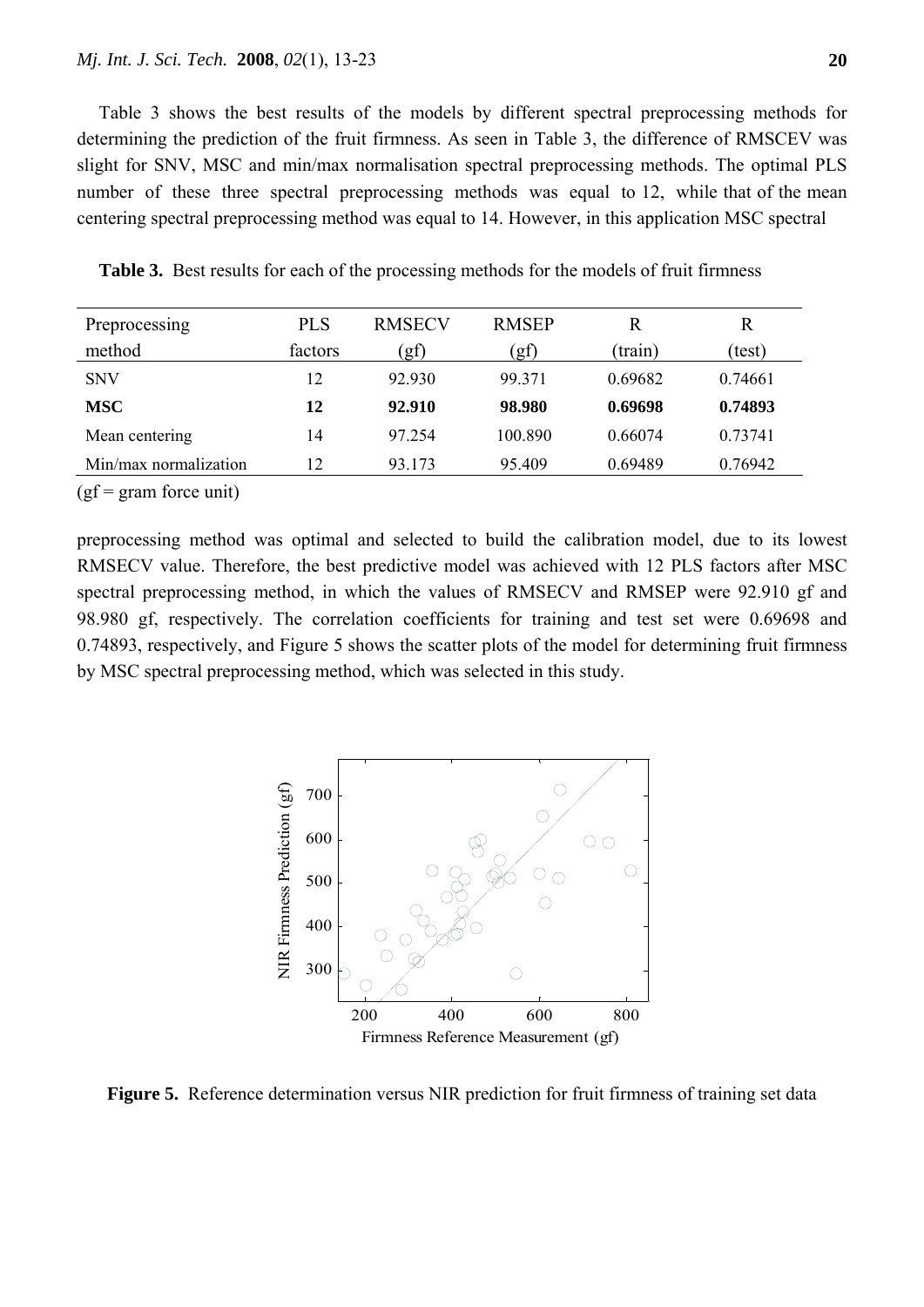# **Conclusion**

 The overall results in this research sufficiently indicate that it is possible to use this non-destructive technique for measuring fruit firmness in "Fuji" apples and that fruit firmness can be determined by FT-NIR spectroscopy using the spectral range of  $10,000-4,000$  cm<sup>-1</sup>. The PLS method has the potential to estimate the calibration and prediction model from their near infrared spectra. The PLS calibration model in fruit firmness determination was achieved with 12 PLS factors under MSC preprocessing method. The correlation coefficient between the NIR spectroscopy prediction results and reference measurement results was  $R = 0.74893$ . It could be concluded that the fruit firmness of apple could be analysed quickly and simultaneously by NIR spectroscopy coupled with the appropriate chemometric methods, and this real-time, on-site measurement would significantly improve the efficiency of quality control and assurance.

#### **Acknowledgements**

 This work has been financially supported by the Key Natural Science Foundation of Jiangsu Province (Grant No. BK2006707-1) and the National High Technology Research and Development Program of China (863 Project, No. 2006AA10Z263). We also wish to thank many of their academic colleagues for many stimulating discussions in this field.

# **References**

- 1. H. G. Antihus, Y. He, and A. G. Pereira, "Non-destructive measurement of acidity, soluble solids and firmness of Satsuma mandarin using VIS/NIR-spectroscopy techniques", *J. Food Eng*., **2006**, *77*, 313-319.
- 2. E. Mehinagic, G. Royer, R. Symoneaux, D. Bertrand, and F. Jourjon, "Prediction of the sensory quality of apples by physical measurements", *Postharvest Biol. Technol*., **2004**, *34*, 257-269.
- 3. J. Lammertyn, B. M. Nicolai, K. Ooms, V. De Smedt, and J. De Baerdemaeker, "Nondestructive measurement of acidity, soluble solids, and firmness of Jonagold apples using NIRspectroscopy", *Postharvest Biol. Technol.*, **1998**, *41*, 1089-1094.
- 4. V. A. McGlone, R. B. Jordan, and P. J. Martinsen, "VIS/NIR estimation at harvest of pre- and post-storage quality indices for 'Royal Gala' apple", *Postharvest Biol. Technol*., **2002**, *25*, 135- 144.
- 5. R. F. Lu, "Nondestructive measurement of firmness and soluble solids content for apple fruit using hyperspectral scattering images", *Sens. Instru. Food Qual*., **2007**, *1*, 19-27.
- 6. X. B. Zou, J. W. Zhao, and Y. X. Li, "Use of FT-NIR spectrometry in non-invasive measurements of soluble solid contents (SSC) of 'Fuji' apple based on different PLS models", *Chemom. Intell. Lab. Syst*., **2007**, *87*, 43-51.
- 7. R. F. Lu and Y. K. Peng, "Hyperspectral scattering for assessing peach fruit firmness", *Biosystem. Eng*., **2006**, *93*, 161-171.
- 8. R. F. Lu, "Imaging spectroscopy for assessing internal quality of apple fruit", *ASAE Ann. Int*., **2003**, No.036012.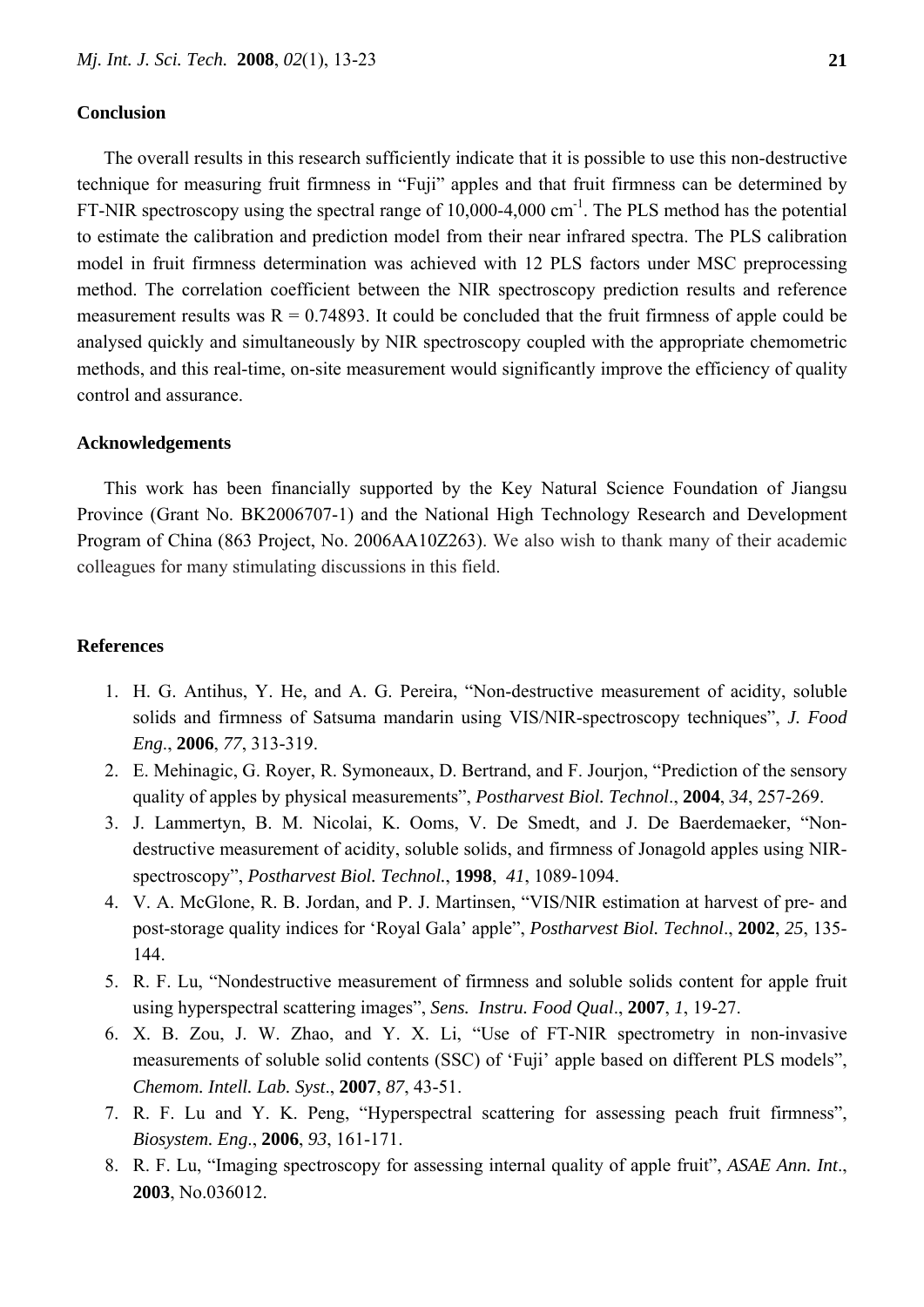- 9. Y. K. Peng, and R. F. Lu, "Prediction of apple fruit firmness and soluble solids content using characteristics of multispectral scattering images", *J. Food Eng.*, **2007**, *82*, 142-152.
- 10. Y. K. Peng, and R. F. Lu, "Improving apple fruit firmness predictions by effective correction of multispectral scattering images", *Postharvest Biol. Technol*., **2006**, *41*, 266-274.
- 11. J. A. Abbott, "Quality measurement of fruits and vegetables", *Postharvest Biol. Technol*., **1998**, *15*, 207-225.
- 12. J. A. Abbott, R. F. Lu, B. L. Upchurch, and R. L. Stroshine, "Technologies for nondestructive quality evaluation of fruits and vegetables", in *Horticultural Reviews*, Vol. 20 (Ed. J. Janick), John Wiley and Sons Inc., New York, **1997**, p. 1-120.
- 13. Kavdir, R. F. Lu, D. Ariana, and M. Ngouajio, "Visible and near-infrared spectroscopy for nondestructive quality assessment of pickling cucumber", *Postharvest Biol. Technol*., **2007**, *44*, 165-174.
- 14. J. M. Esteban-Diez, C. Gonzalez-saiz, and Pizarro, "An evaluation of orthogonal signal correction methods for the characterization of Arabica and robusta coffee varieties by NIRS", *Anal. Chim. Acta*., **2004**, *514*, 57-67.
- 15. K. Kachrimanis, V. Karamyan, and S. Malamataris, "Artificial neural networks (ANN) and modeling of powder flow", *Int. J. Pharm*., **2003**, *250*, 13 - 23.
- 16. Y. A. Woo, H. J. Kim, K. R. Ze, and H. Chung, "Near-infrared (NIR) spectroscopy for the nondestructive and fast determination of geographical origin of Angelicae gigantis Radix", *J. Pharmaceut. Biomed. Anal*., **2005**, *36*, 955-959.
- 17. Y. Dou, Y. Sun, Y. Q. Ren, P. Ju, and Y. L. Ren, "Simultaneous non-destructive determination of two components of combined paracetamol and amantadine hydrochloride in tablets and powder by NIR spectroscopy and artificial neural networks", *J. Pharmaceut. Biomed. Anal*., **2005**, *37*, 543-549.
- 18. C. W. Huck, W. Guggenbichler, and G. K. Bonn, "Analysis of caffeine, theobromine and theophylline in coffee by near infrared spectroscopy compared to high-performance liquid chromatography (HPLC) coupled to mass spectrometry", *J. Pharmaceut. Biomed. Anal*., **2005**, *538*, 195-203.
- 19. R. De Maesschalck and T. V. Kerkhof, "Implementation of a simple semi-quantitative nearinfrared method for the classification of clinical trial tablets", *J. Pharmaceut. Biomed. Anal*., **2005**, *37*, 109-114.
- 20. C. J. Clark, V. A. McGlone, and R. B. Jordan, "Detection of Brownheart in 'Braeburn' apple by transmission NIR spectroscopy", *Postharvest Biol. Technol*., **2005**, *28*, 87-96.
- 21. Y. A. Woo, H. R. Lim, H. J. Kim, and H. Chung, "Determination of hydrogen peroxide concentration in antiseptic solutions using portable near-infrared system", *J. Pharmaceut. Biomed. Anal.*, **2003**, *33*, 1049-1057.
- 22. V. A. McGlone, R. B. Jordan, R. Seelye, and P. J. Martinsen, "Comparing density and NIR methods for measurement of Kiwifruit dry matter and soluble solids content", *Postharvest Biol. Technol*., **2002**, *26*, 191-198.
- 23. B. M. Nicolai, E. V. Bert, D. Michele, S. Stijn, S. Wouter, T. Karen, C. Rinaldo, P. Antonio, and T. Alessandro, "Time-resolved and continuous wave NIR reflectance spectroscopy to